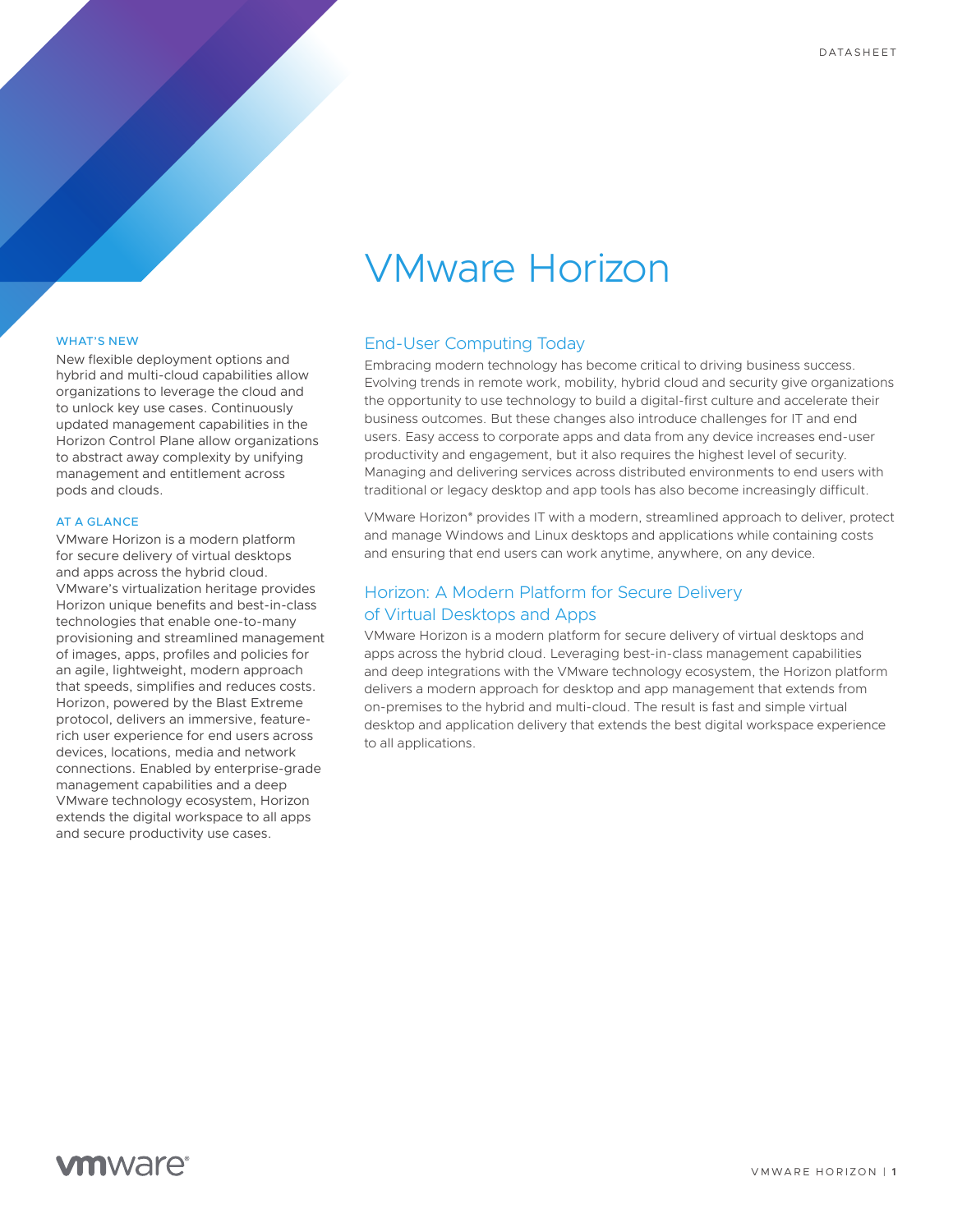#### Modern platform for simplicity and speed

You can rapidly deploy full-featured, personalized virtual desktops and apps in seconds by leveraging Instant Clone, VMware App Volumes™, and VMware Dynamic Environment Manager™ technologies. Instant clone desktops retain user customization and persona from session to session and can be destroyed at logout, an agile provisioning approach that can quickly roll out updated images and apps at the next login. One-to-many provisioning and complete API extensibility of the Horizon platform streamlines and automates day 2 management of images, apps, profiles and policies. IT can take advantage of this lightweight, modern approach that simplifies management, saves time, and reduces costs, but not at the expense of user customization and personalization.



Figure 1: Just-in-time management technologies eliminate cost and complexity.

#### Hybrid Delivery, Management and Scale

Flexible deployment options across private and public clouds, such as Microsoft Azure, VMware Cloud™ on AWS, and Google Cloud, enable hybrid and multi-cloud architectures. Always up-to-date services in the Horizon Control Plane connect entitlement and management layers across Horizon pods in different data centers and clouds, addressing challenges such as monitoring and image, application, and lifecycle management. The integrated Universal Broker delivers a global entitlement layer that lets end users access their personal desktop or app in any connected pod or cloud, providing optimized user experience based on proximity. These features, coupled with real-time desktop and application delivery and consistent end-to-end security, address key hybrid use cases, such as business continuity, real-time bursting, disaster recovery, and high availability, simplifying and optimizing your cloud investment.



Figure 2: Leverage cloud resources for hybrid delivery and management. Simplify VDI and app management across clouds with the Horizon Control Plane.

# **m**ware<sup>®</sup>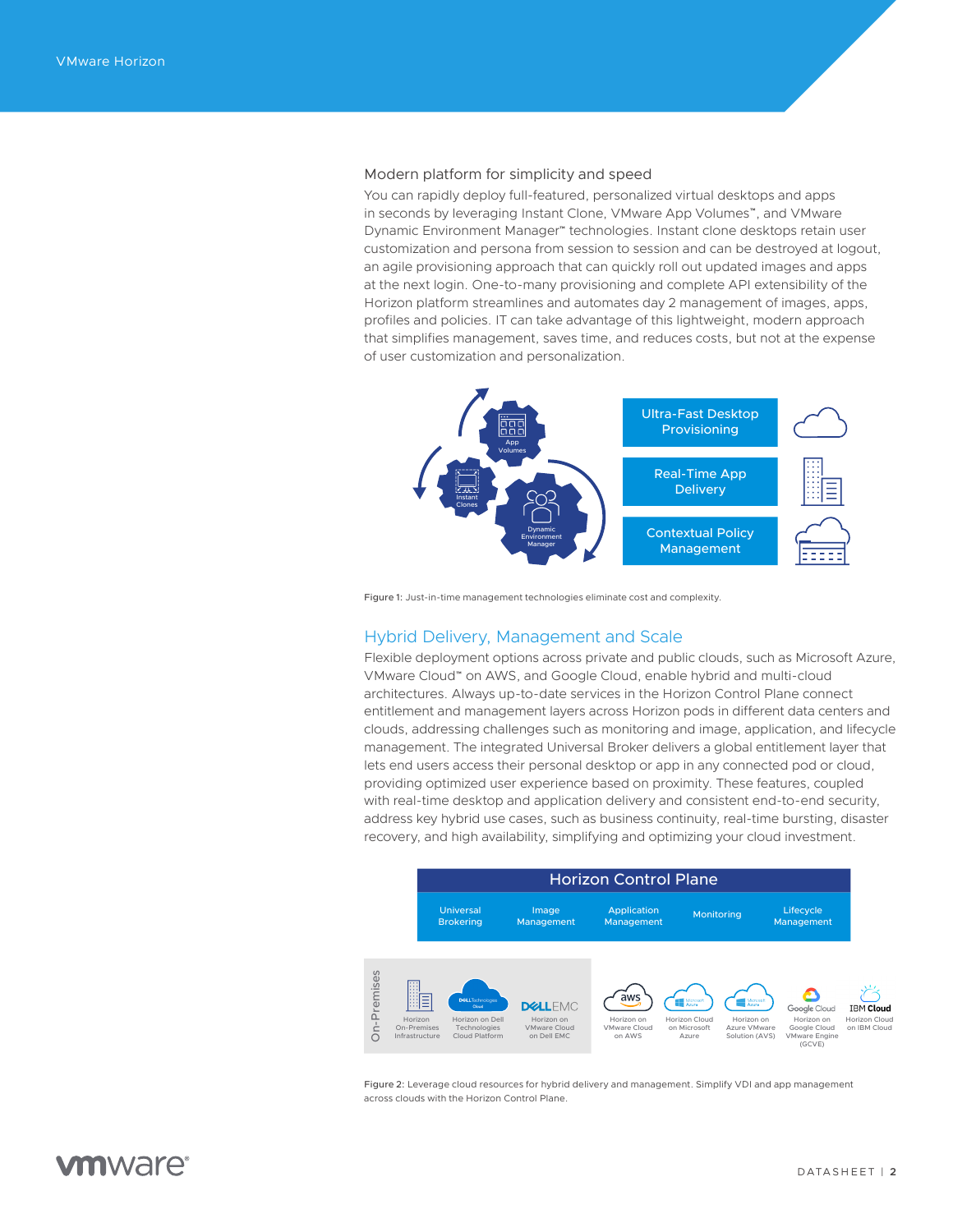### End-to-end security from your trusted partner

Horizon delivers secure remote access to corporate resources from bring-your-own or corporate devices and centrally hosted desktops and apps. Intrinsic security that is built into your VMware infrastructure helps provide complete security from the device, across the network, and into the data center and cloud. VMware Workspace ONE® Access establishes and verifies end-user identity with multifactor authentication, and serves as the basis for conditional access and network microsegmentation policies for Horizon virtual desktops and apps.

Additional security features are woven into VMware technologies across the network and supported by Horizon, such as VMware NSX® Advanced Load Balancer™ (Avi Networks) and VMware SD-WAN by Velocloud®. With next-generation endpoint protection from Carbon Black, IT can further improve security on virtual desktops and apps. These intrinsic elements help provide a Zero Trust access security model across users, apps and endpoints that empowers employees without sacrificing security.



Figure 3: Enable the future ready workforce with Horizon 8, a modern platform for secure delivery of VDI and apps across the hybrid cloud.

### Unique Integration with VMware Technology

Leveraging VMware's virtualization heritage and leadership in Software-Defined Data Center (SDDC) and digital workspace technology, Horizon delivers unique benefits across management, networking, security and user experience. Built on *VMware Cloud Foundation*™, Horizon can leverage the market-leading capabilities of *VMware vSphere*® , *VMware vSAN*™, and *VMware NSX* to deliver real-time desktops and applications, strengthen security, and simplify and automate day 2 operations.

# **vm**ware<sup>®</sup>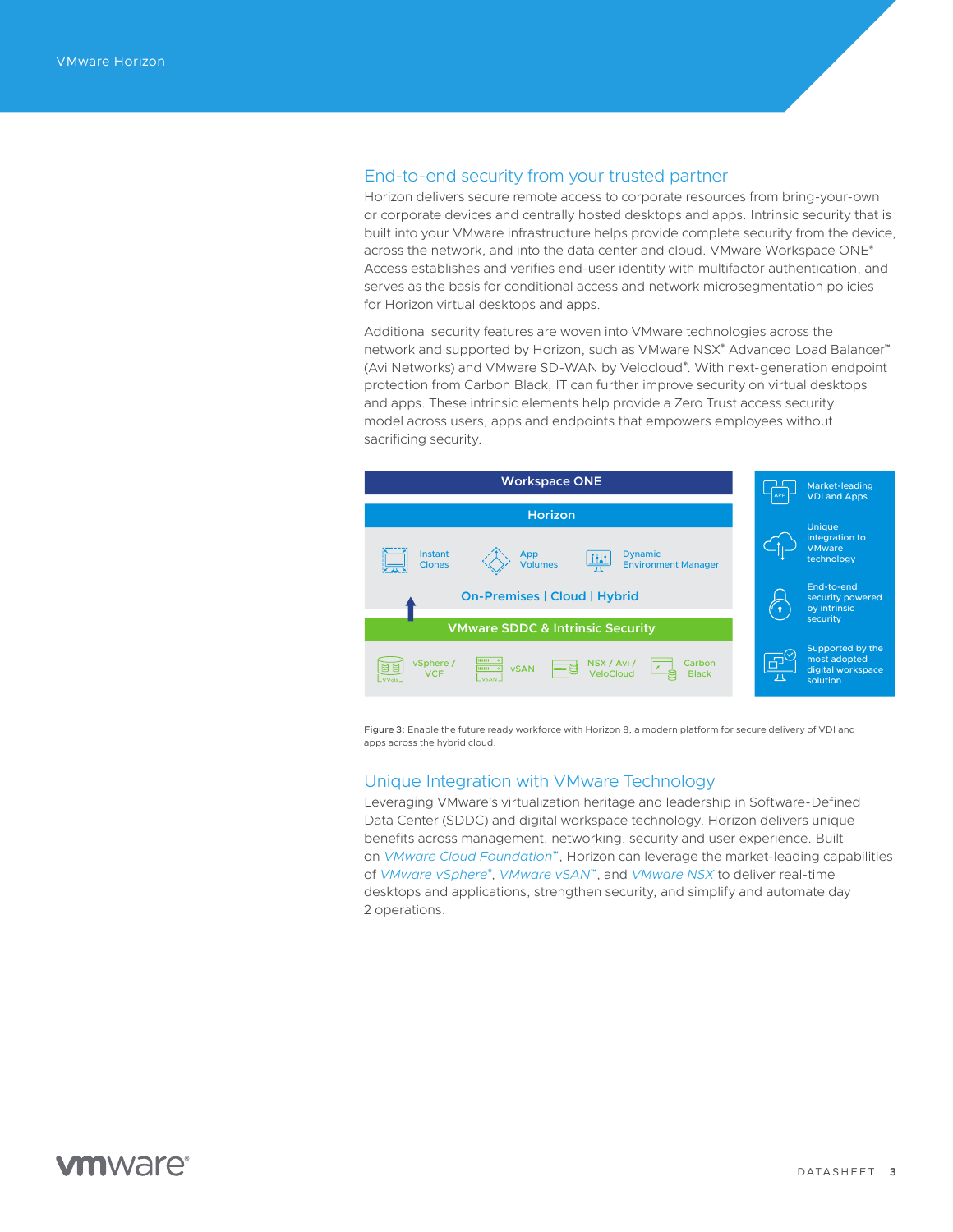VMware Cloud Foundation forms the bedrock of the leading hyperconverged infrastructure across on-premises and cloud deployments, delivering a seamless turnkey solution that enables just-in-time desktops and apps with Instant Clones, App Volumes, and Dynamic Environment Manager. IT can ultimately eliminate the need to build, test and support disparate storage, virtualization and networking products. To provide the best digital workspace experience for employees, Horizon virtual desktops and apps can be securely accessed directly from Workspace ONE through the Workspace ONE Intelligent Hub.



### The Best Digital Workspace Experience

By providing access to Horizon virtual desktops and apps through Workspace ONE, IT can further extend the best digital workspace experience to all apps and use cases. Horizon features include single sign-on, session collaboration, and support for hundreds of peripherals. Personalized desktops deliver optimal performance and an immersive, feature-rich user experience across devices, locations, media and network connections. Remote and mobile workers enjoy workstation-class performance and rich 2D and 3D graphics with the Blast Extreme protocol, which offers dynamic optimization in non-ideal, high-latency, low-bandwidth network conditions.

Our relentless pursuit of the best digital workspace experience is enabled by our enterprise-grade management capabilities and technology ecosystem with user-centric performance metrics and monitoring, advanced load balancing, and SD-WAN optimization that extend from on-premises to the hybrid and multi-cloud.

# **vm**ware<sup>®</sup>